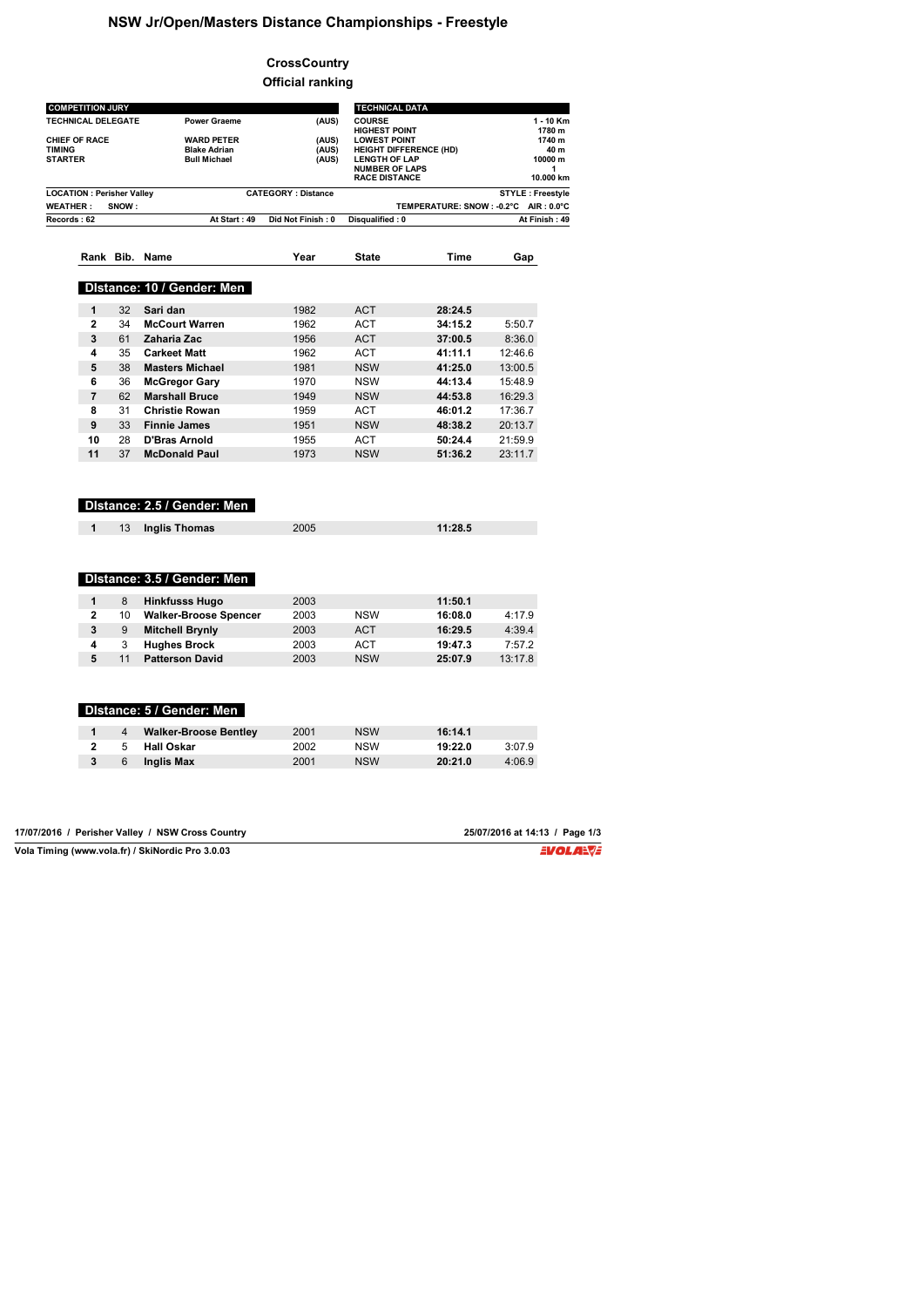## **NSW Jr/Open/Masters Distance Championships - Freestyle**

**CrossCountry**

|                         |          | Rank Bib. Name                                      | Year         | <b>State</b>             | Time               | Gap    |
|-------------------------|----------|-----------------------------------------------------|--------------|--------------------------|--------------------|--------|
|                         |          |                                                     |              |                          |                    |        |
|                         |          | Distance: 7.5 / Gender: Men                         |              |                          |                    |        |
| 1                       | 30       | <b>Burton Liam</b>                                  | 1998         | <b>NSW</b>               | 19:42.2            |        |
| 2                       | 41       | <b>Wright Matthew</b>                               | 2000         | <b>NSW</b>               | 21:55.8            | 2:13.6 |
| 3                       | 39       | <b>Cooper Dominic</b>                               | 1997         | <b>NSW</b>               | 22:50.7            | 3:08.5 |
| 4                       | 42       | <b>Gordon Archie</b>                                | 1999         | <b>NSW</b>               | 23:30.9            | 3:48.7 |
| 5                       | 60       | <b>Cridland Max</b>                                 | 1999         | <b>NSW</b>               | 27:29.5            | 7:47.3 |
| 6                       | 29       | <b>Willy James</b>                                  | 2000         |                          | 29:14.7            | 9:32.5 |
|                         |          | Distance: 1 / Gender: Women                         |              |                          |                    |        |
| 1                       | 27       | <b>Champion Chloe</b>                               | 2007         | <b>NSW</b>               | 4:47.3             |        |
|                         |          | Distance: 2.5 / Gender: Women                       |              |                          |                    |        |
| 1                       | 23       | Laajoki Heli                                        | 2005         | <b>ACT</b>               | 11:06.4            |        |
| $\overline{\mathbf{c}}$ | 24       | <b>Champion Sarah</b>                               | 2005         | <b>NSW</b>               | 12:50.2            | 1:43.8 |
|                         |          | Distance: 3.5 / Gender: Women                       |              |                          |                    |        |
| 1                       | 18       | Evans Zana                                          | 2004         | <b>NSW</b>               | 12:34.7            |        |
| $\overline{\mathbf{c}}$ | 20       | Moon Isabella                                       | 2003         | <b>NSW</b>               | 12:59.4            | 24.7   |
| 3                       | 17       | <b>Burke Olivia</b>                                 | 2003         | <b>NSW</b>               | 15:35.8            | 3:01.1 |
| 4                       | 19       | <b>Colvin Maggie</b><br>Distance: 5 / Gender: Women | 2004         | <b>NSW</b>               | 20:40.1            | 8:05.4 |
|                         |          |                                                     |              |                          |                    |        |
| 1<br>2                  | 58<br>55 | <b>Cridland Phoebe</b>                              | 2001<br>2001 | <b>NSW</b><br><b>NSW</b> | 17:04.0<br>17:31.4 | 27.4   |
| 3                       | 45       | <b>Champion Emily</b>                               | 1988         | <b>NSW</b>               | 17:54.4            | 50.4   |
| 4                       | 52       | <b>Slattery Sarah</b>                               |              |                          |                    |        |
|                         |          | <b>Noble Tess</b>                                   | 1995         | <b>NSW</b>               | 18:08.2            | 1:04.2 |
| 5                       | 57       | <b>Miskin Lulu</b>                                  | 2002         | <b>NSW</b>               | 19:15.6            | 2:11.6 |
| 6                       | 50       | Laajoki Leanne                                      | 1973         | <b>ACT</b>               | 20:16.5            | 3:12.5 |
| $\overline{7}$          | 44       | <b>Macfarline Michelle</b>                          | 1966         | <b>NSW</b>               | 21:18.4            | 4:14.4 |
| 8                       | 54       | <b>Latham Zoe</b>                                   | 2000         | <b>NSW</b>               | 21:32.4            | 4:28.4 |
| 9                       | 51       | <b>Hislop Madi</b>                                  | 1996         | <b>NSW</b>               | 22:12.6            | 5:08.6 |
| 10                      | 59       | Logan Isobel                                        | 2001         | <b>NSW</b>               | 22:24.5            | 5:20.5 |
| 11                      | 49       | <b>Hughes Wendy</b>                                 | 1969         | <b>ACT</b>               | 22:41.6            | 5:37.6 |
| 12                      | 46       | <b>Porter Taylor</b>                                | 2001         | <b>NSW</b>               | 24:30.8            | 7:26.8 |
| 13                      | 53       | <b>Ross Kirstin</b>                                 | 2000         | <b>NSW</b>               | 24:37.2            | 7:33.2 |
| 14                      | 48       | <b>Hunt Sally</b>                                   | 1963         | <b>NSW</b>               | 25:52.2            | 8:48.2 |
| 15                      | 47       | Lewis Lisa-Jane                                     | 1966         | <b>NSW</b>               | 26:19.6            | 9:15.6 |
| 16                      | 56       | Laaioki Suvi                                        | 2001         | <b>ACT</b>               | 26:28.5            | 9:24.5 |

| 17/07/2016 / Perisher Valley / NSW Cross Country | 25/07/2016 at 14:13 / Page 2/3 |
|--------------------------------------------------|--------------------------------|
| Vola Timing (www.vola.fr) / SkiNordic Pro 3.0.03 | EVOLANCE                       |